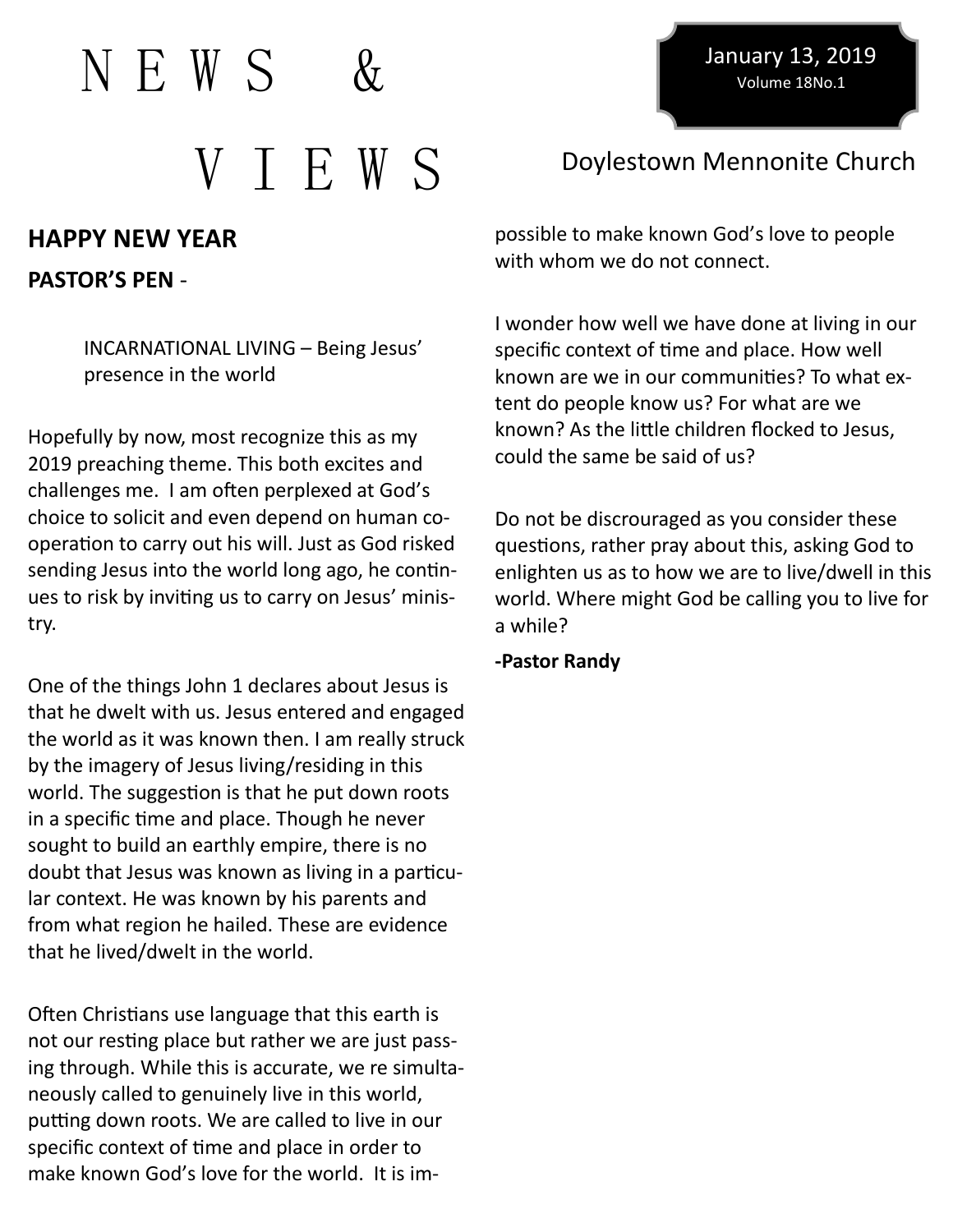## **BIRTHDAYS**

| Mary Ellen Schade      | 1/1  |
|------------------------|------|
| Lester Heacock         | 1/8  |
| Janey Garrido          | 1/13 |
| Alverda Landes         | 1/13 |
| <b>Judy Garrido</b>    | 1/14 |
| Heather Zeo            | 1/18 |
| Peg Freed              | 1/25 |
| <b>Donald Derstine</b> | 1/31 |
| Dorothy Wartko         | 1/31 |
| Isaac Garrido          | 2/1  |
| Jon Swartley           | 2/4  |
| ANNIVERSARIES          |      |

David & MaryLee Chittick 1/25

## **KAREN'S PLACE**

Doylestown's only Underground Christian Café. Open on the first and third Saturday nights, 7:00 to 10:30 featuring live Christian artists and bands. No admission charge.

**January 19 - BLUE** - Juliana Schnee. Juliana hails

from Lancaster, a 23 year old singer-songwriter who is all about jazz and Jesus. She taught herself piano and ukulele and began writing songs at age 11. By 16 she released her own cd, since won awards for her songs and is now working on a new project.

## **FROM THE PRAYER CORNER**

Our theme for 2019 is Incarnational Living: Being the presence of Jesus in the world. What does it mean for us to dwell in the world and to be the representation of Jesus, even if that means going out of our comfort zone at times, trusting that God is at work in relationships and encounters? Do you take this seriously and are you willing to be intentional to seek out those ways God is inviting you to participate in his desire to reach out to the world?

You are invited to take advantage of the prayer ushers and ask them to pray with you about this idea of dwelling in the world and specific ways God is giving you opportunities. The prayer ushers are available every Sunday\* and will pray confidentially with you about anything on your heart.

\*Beginning in February, the prayer usher ministry will be available every Sunday during the Sunday School hour. This change will reflect our desire to offer this opportunity to our Second Sunday visitors, but also to offer another option for prayer ministry to regular participants. The prayer usher ministry will continue to be offered in the same space, the prayer room next to the sanctuary. Consider the ways you may explore this opportunity to pray with the prayer ushers in the coming year!

Sandy Landes, Prayer Minister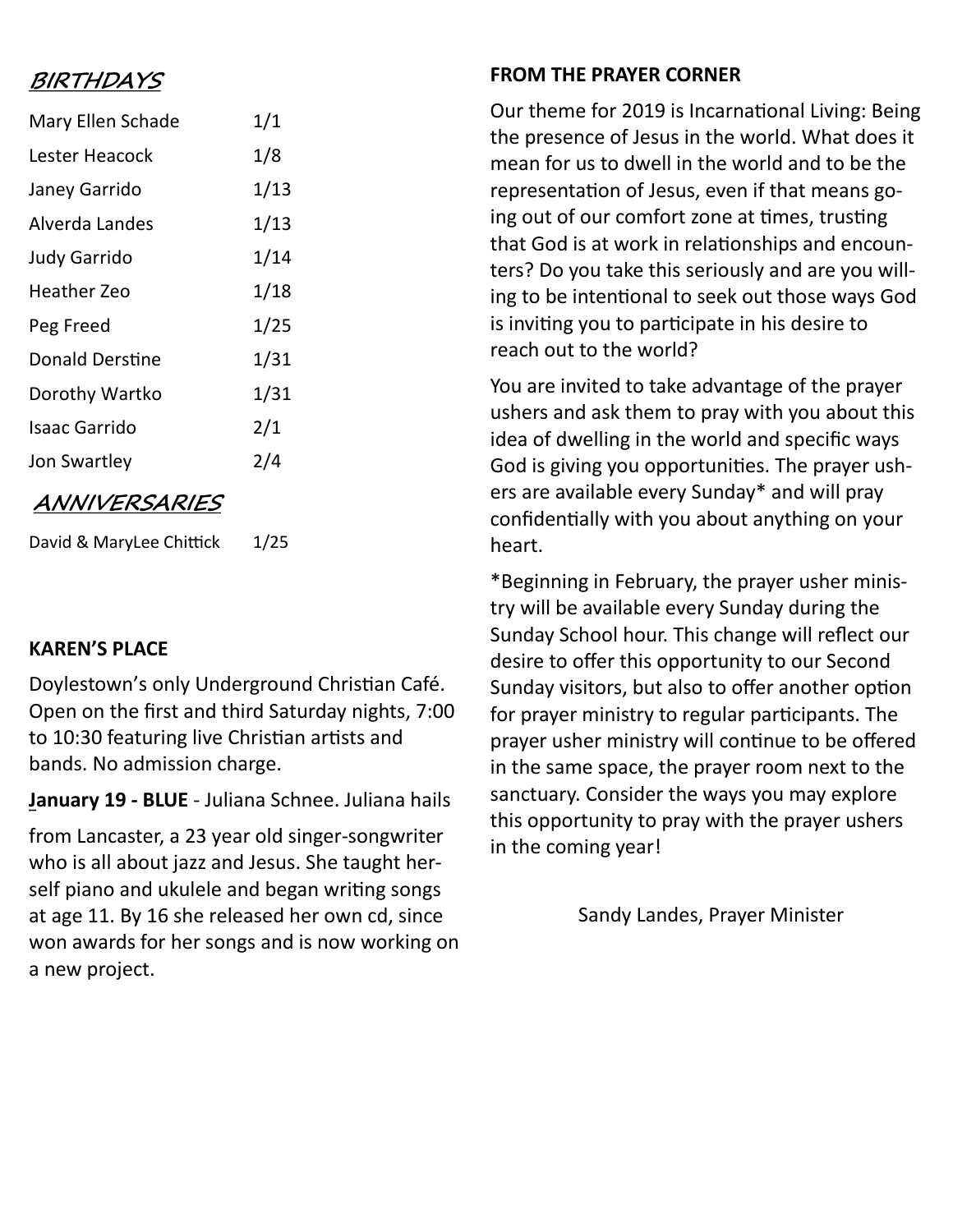#### **FROM THE LIBRARY**

#### **A book review**

MIRACLE IN SHREVEPORT, by David and Jason Benham

Twin brothers David and Jason gtew up in Texas with dreams fo playing baseball and an even bigger trust in God. What was it like to wake up with someone who looks like you, talks like you, walks like you and thinks like you?

Their Dad's love for baseball came from his father's love of the game. It was something they could share together as father and son. Their Dad played backyard waffle ball and catch many a day with them and the neighborhood kids. Their love and dream for baseball continued in high school, college, and hoping to make it in the big leagues. Their parents were always supportive of them.

Every summer as they vacationed in Georgia they passed by the Shreveport Captains' stadium, and their Dad would tell them, "That's where the big leagues play and that's where you'll play some day." He encouraged them to pray earnest prayers and dream big dreams. They both did get to play in minor and major league teams and in the Shreveport stadium. At twenty-two the time came when they needed to go separate ways. They had done everything together: played on the same team, slept in the same room, had classes together, had the same friends and drove the same car.

You'll find this book very interesting as you follow the brothers in their life of baseball and their deep commitment to Christ.

**REPORT FROM THE CARE TEAM**

The Care Team met for our monthly meeting in December. The November meeting was postponed due to some schedule confilcts. Robin Miller shares a scripture focus from Luke 6:27-42, the teachings of Jesus to love our enemies and to treat others with kindness and respect. We pondered two questions: How do we see others? and How do others see us?

Or book study, Presence Based Leadership, led us to a discussion on hearing the voice of the Shepherd. We discussed ways we sensed God's leading us in decision making and what are some of the barriers to hearing God's voice.

As a care team we re grateful for the generosity of the congregation in giving and we administer the Compassion Fund to meet specific needs as they come to our attention. Everence matches these opportunities and this past year we were able to receive matching funds up to \$3,000 back into the Compassion Fund. We are also delighted to report that Nancy Heacock is now our Everence representative.

As a care team we always spend time in prayer for specific concerns and giving thanks to God for the ways we see God at work in the life of DMC. Please know that we are open to praying with anyone around specific needs or those in a process of transition. Feel free to speak to anyone on he Care Team to arrange this.

Our next meeting will be on Monday, January 28, 7:30 pm.

-Sandy Landes for the Care Team -

Randy Heacock, Robin Miller, Kendrick Garrido, Freida Myers, Sandy Landes.

**-**Janice Wyble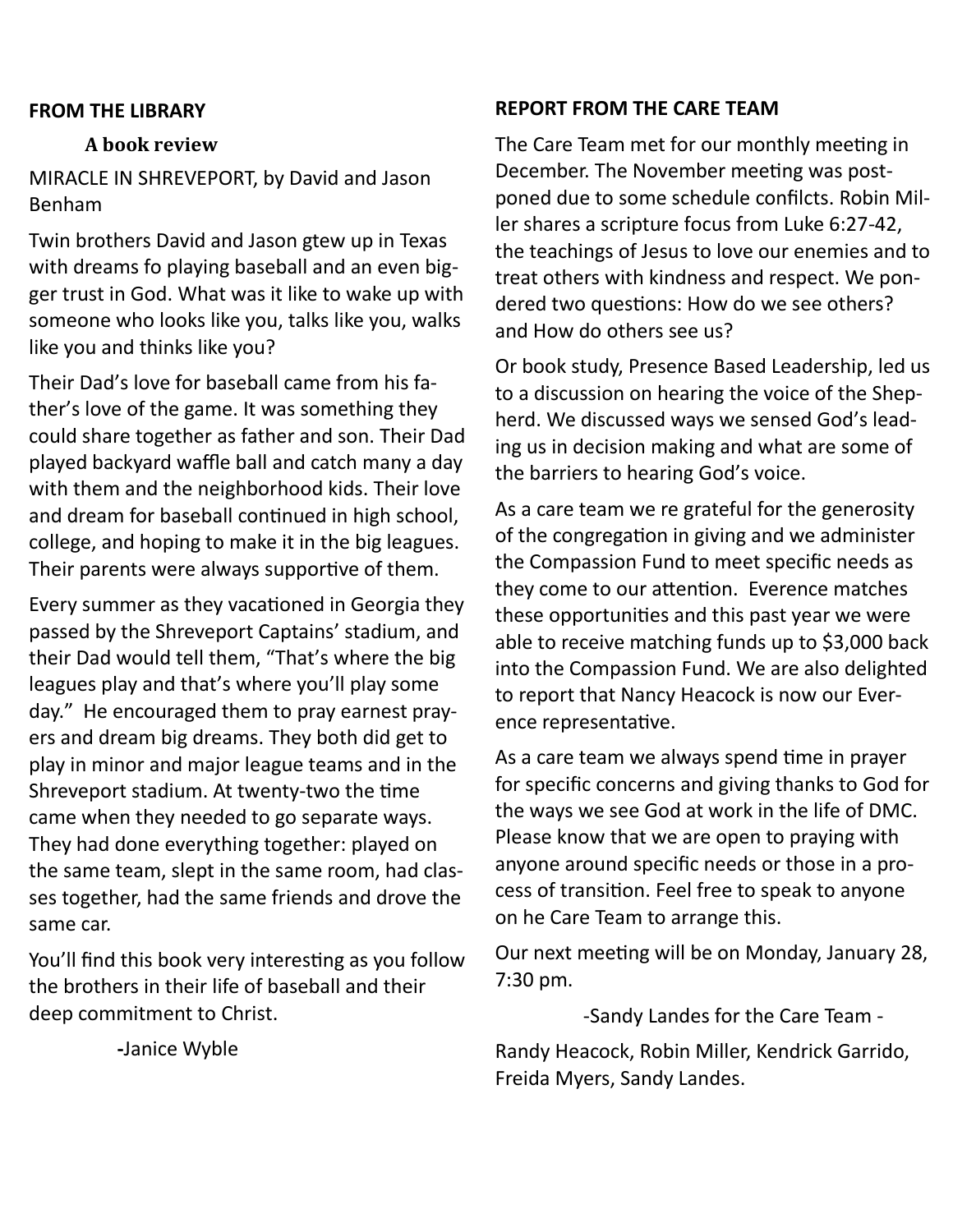#### **From Ronda Histand**

#### **You Promised**

Where are you, Lord, why have you abandoned me?

Why were we so close, and now it's like I don't know you at all?

You said I was your and You had plans for me that would show me

how much you loved me.

I know that I got caught up with my own stuff sometimes.

I know I ignored what you asked of me.

I really was trying to live my life and get the things I wanted.

I know I haven't been a good friend, but why did you leave me?

You promised so much.

I did promise you so much

I walk with you everyday and everywhere, so when you call on me

I will be right there.

I want to share with you all that I am, so I gave you my word and the

Holy Spirit.

You are my dear child, whom I formed with the greatest of care and for

whom I have the greatest of plans, if you follow me.

I have been patient while you do your own thing.

I have been saddened by how meaningless the things you want are.

I haven't left you, my dear friend, I was right there waiting.

Waiting for you to see all the ways I have done just as I promised.

## **CHRISTMAS CAROLING**

On Wednesday evening, December 13, a group met at Don and Kathy Heckler's house to go caroling in their neighborhood. A group of six was formed to sing at the houses along several streets around their house. People who answered the door received a Christmas card with an invitation to our Christmas eve service. Afterward, the singers enjoyed a visit over hot chocolate and cookies at Don and Kathy's house.

## **ADVENT and CHRISTMAS EVE**

This year an advent display on the front table depicted the "Branch of Jesse" from Jeremiah 33:14-16. We reflected on how God is faithful in keeping His promises, and how they were fulfilled in Jesus. People were invited to take a tag and add prayers to the tree in the foyer. The children sang for us on Sunday morning. On Christmas eve the Christ candle was lit within the four advent candles, more carol singing and the candle-lighting service followed.

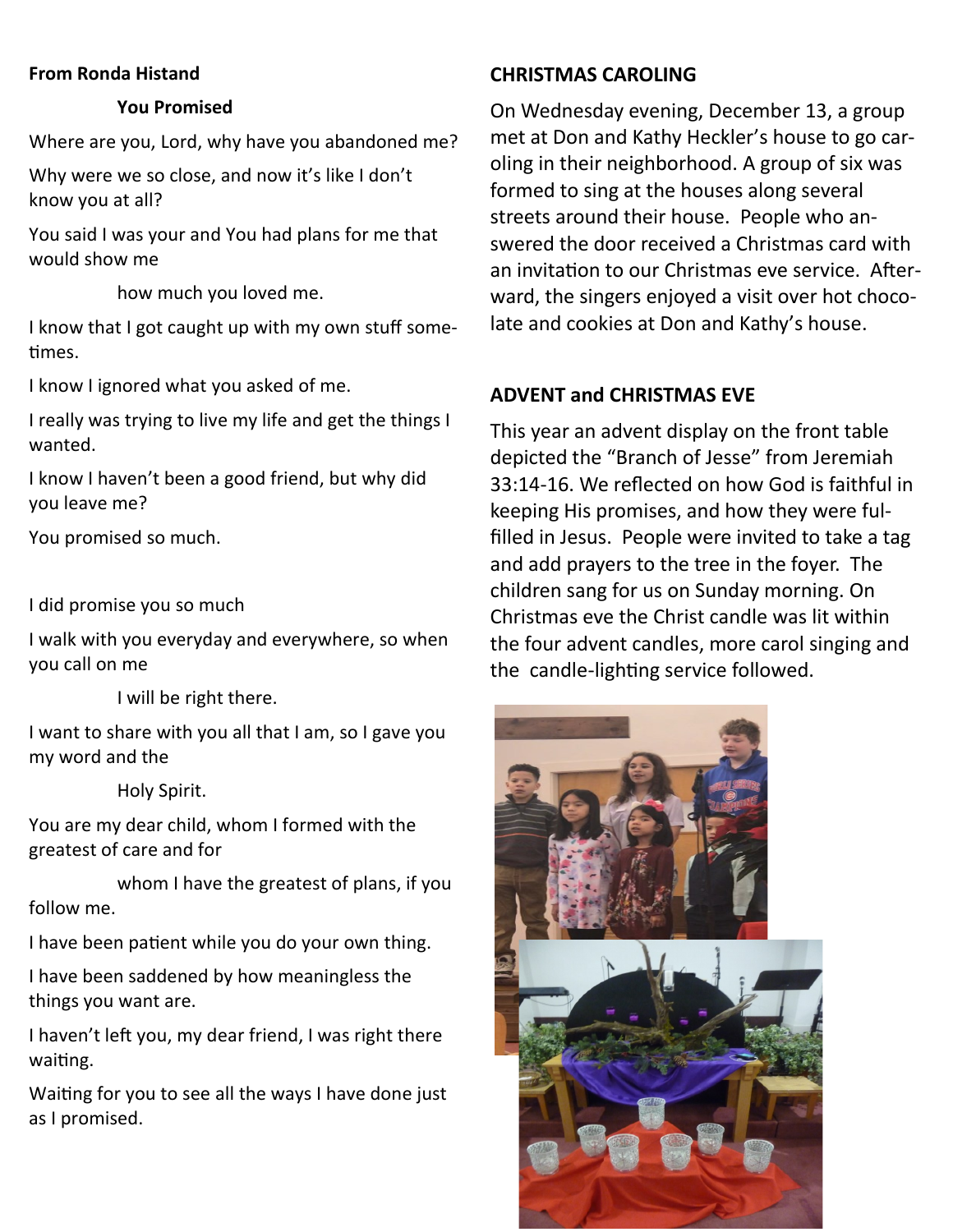### **REMEMBERING**

A look at a few highlights reported in News & Views during 2018:

- January -Pastor Randy had surgery on both knees; others filled in for him during recovery
- Phase 2 of the outdoor project presented to the congregation at the annual business meeting. Plans include a pavilion, swing set and play area
- The community garden was filling up with many returning gardeners, who planted the first crops in early April
- The trustees presented plans for air conditioning parts of the building
- Christian Zeo began participating in a ministry internship program called, "Vocation as Mission"
- A learning session about the "Five Wishes" book dealing with end of life issues was held in June with Carlene Myers. Later, Jeff Buckwalter had a session on understanding the medical path.
- The Peace Works Camp sponsored by Doylestown Presbyterian Church was held in our building during the weeks of July 30 and August 6
- Soccer Camp was held in our field on two Saturdays, July 28 and August 4
- Church picnic at Lost Acres on August 5. The service focused on the relationship of fun and faith. People enjoyed bubbles and a photo booth in addition to plentiful and delicious food
- Community Day on October 13 started with rain, which stopped around 9 am when everything was ready. A favorite was the chili tasting booth.
- Mission Sunday on November 4 featured a presentation by Rhoda Keener of Mennonite Women, showing how women are being helped world wide
- History Sunday on November 25 included a look back with memories by long-time members, and a focus on how God has led through the years.